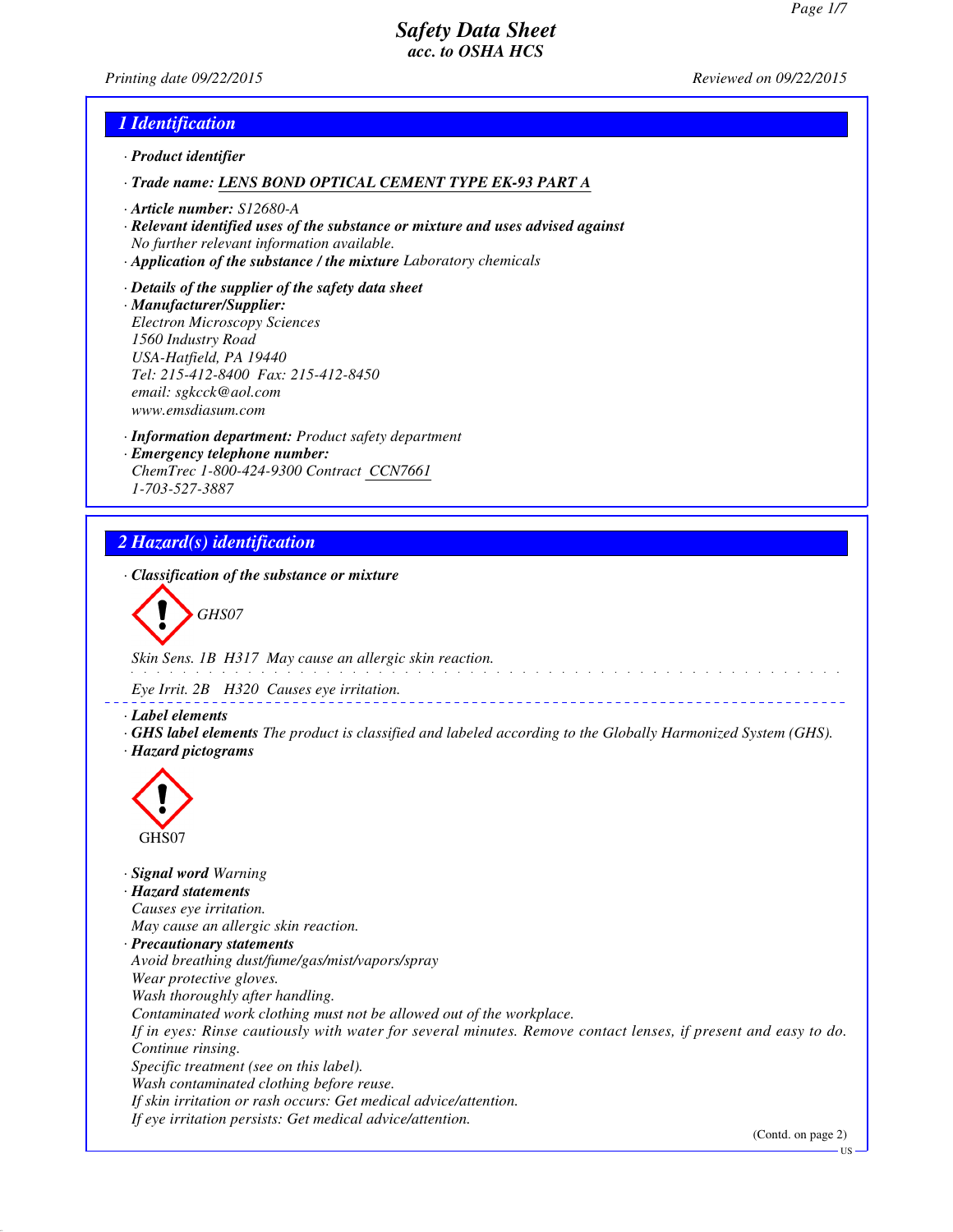*Printing date 09/22/2015 Reviewed on 09/22/2015*

#### *Trade name: LENS BOND OPTICAL CEMENT TYPE EK-93 PART A*



### *3 Composition/information on ingredients*

- *· Chemical characterization: Mixtures*
- *· Description: Mixture of the substances listed below with nonhazardous additions.*
- *· Dangerous components: Void*

### *4 First-aid measures*

- *· Description of first aid measures*
- *· After inhalation:*
- *Supply fresh air and to be sure call for a doctor.*
- *In case of unconsciousness place patient stably in side position for transportation.*
- *· After skin contact: Immediately wash with water and soap and rinse thoroughly.*
- *· After eye contact: Rinse opened eye for several minutes under running water. If symptoms persist, consult a doctor.*
- *· After swallowing: If symptoms persist consult doctor.*
- *· Information for doctor:*
- *· Most important symptoms and effects, both acute and delayed No further relevant information available.*
- *· Indication of any immediate medical attention and special treatment needed No further relevant information available.*

# *5 Fire-fighting measures*

- *· Extinguishing media*
- *· Suitable extinguishing agents: Use fire fighting measures that suit the environment.*
- *· Special hazards arising from the substance or mixture No further relevant information available.*
- *· Advice for firefighters*
- *· Protective equipment: No special measures required.*

(Contd. on page 3)

US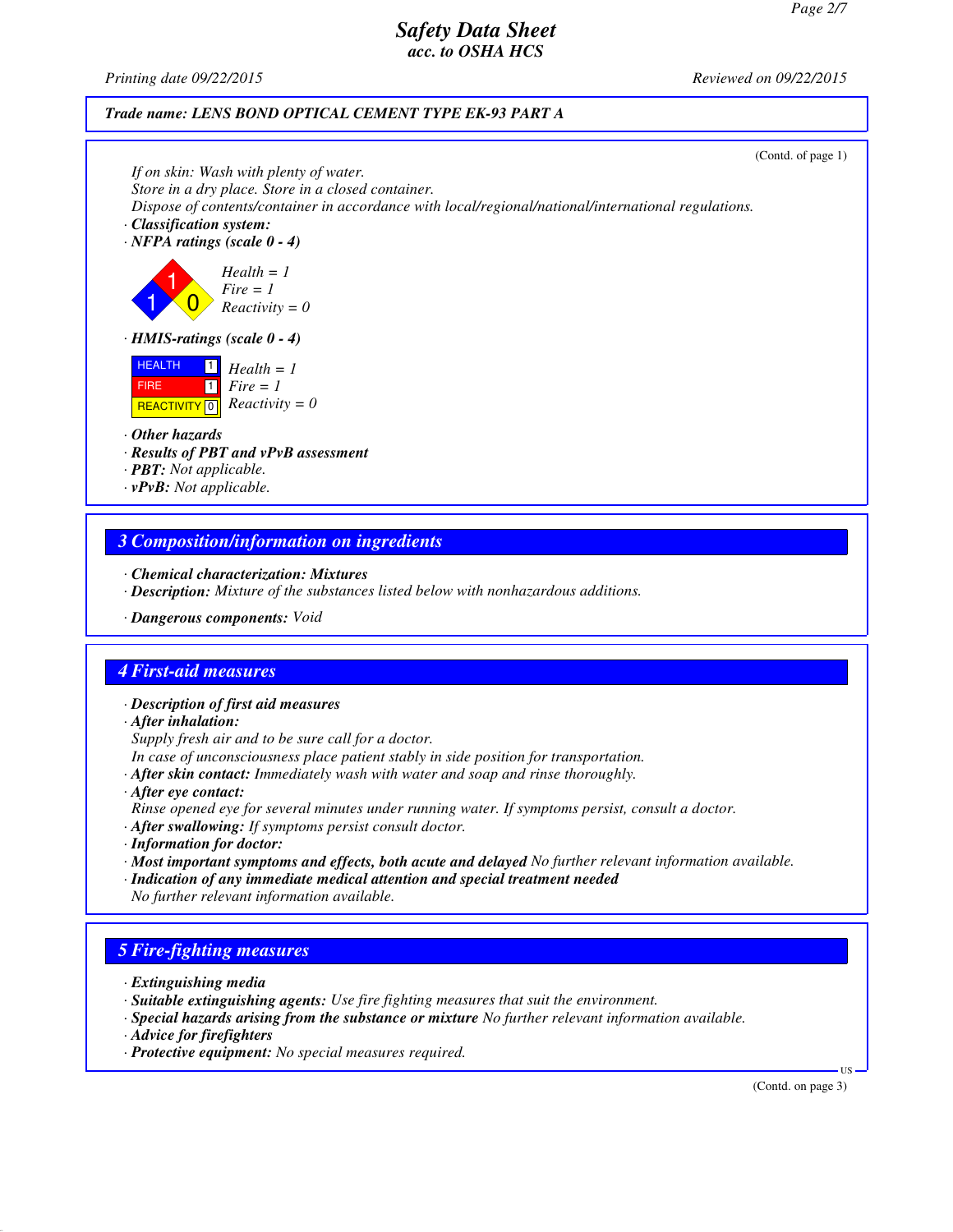*Printing date 09/22/2015 Reviewed on 09/22/2015*

#### *Trade name: LENS BOND OPTICAL CEMENT TYPE EK-93 PART A*

(Contd. of page 2)

#### *6 Accidental release measures*

- *· Personal precautions, protective equipment and emergency procedures Not required.*
- *· Environmental precautions: No special measures required.*
- *· Methods and material for containment and cleaning up: Absorb with liquid-binding material (sand, diatomite, acid binders, universal binders, sawdust). Ensure adequate ventilation.*
- *· Reference to other sections See Section 7 for information on safe handling. See Section 8 for information on personal protection equipment. See Section 13 for disposal information.*

### *7 Handling and storage*

#### *· Handling:*

- *· Precautions for safe handling Ensure good ventilation/exhaustion at the workplace. Prevent formation of aerosols.*
- *· Information about protection against explosions and fires: No special measures required.*
- *· Conditions for safe storage, including any incompatibilities*
- *· Storage:*
- *· Requirements to be met by storerooms and receptacles: No special requirements.*
- *· Information about storage in one common storage facility: Not required.*
- *· Further information about storage conditions: Keep receptacle tightly sealed.*
- *· Specific end use(s) No further relevant information available.*

# *8 Exposure controls/personal protection*

- *· Additional information about design of technical systems: No further data; see item 7.*
- *· Control parameters*
- *· Components with limit values that require monitoring at the workplace:*
- *The product does not contain any relevant quantities of materials with critical values that have to be monitored at the workplace.*
- *· Additional information: The lists that were valid during the creation were used as basis.*
- *· Exposure controls*
- *· Personal protective equipment:*
- *· General protective and hygienic measures: Keep away from foodstuffs, beverages and feed. Immediately remove all soiled and contaminated clothing. Wash hands before breaks and at the end of work. Avoid contact with the eyes.*

*Avoid contact with the eyes and skin.*

*· Breathing equipment:*

*In case of brief exposure or low pollution use respiratory filter device. In case of intensive or longer exposure use respiratory protective device that is independent of circulating air.*

*· Protection of hands:*



*Protective gloves*

(Contd. on page 4)

US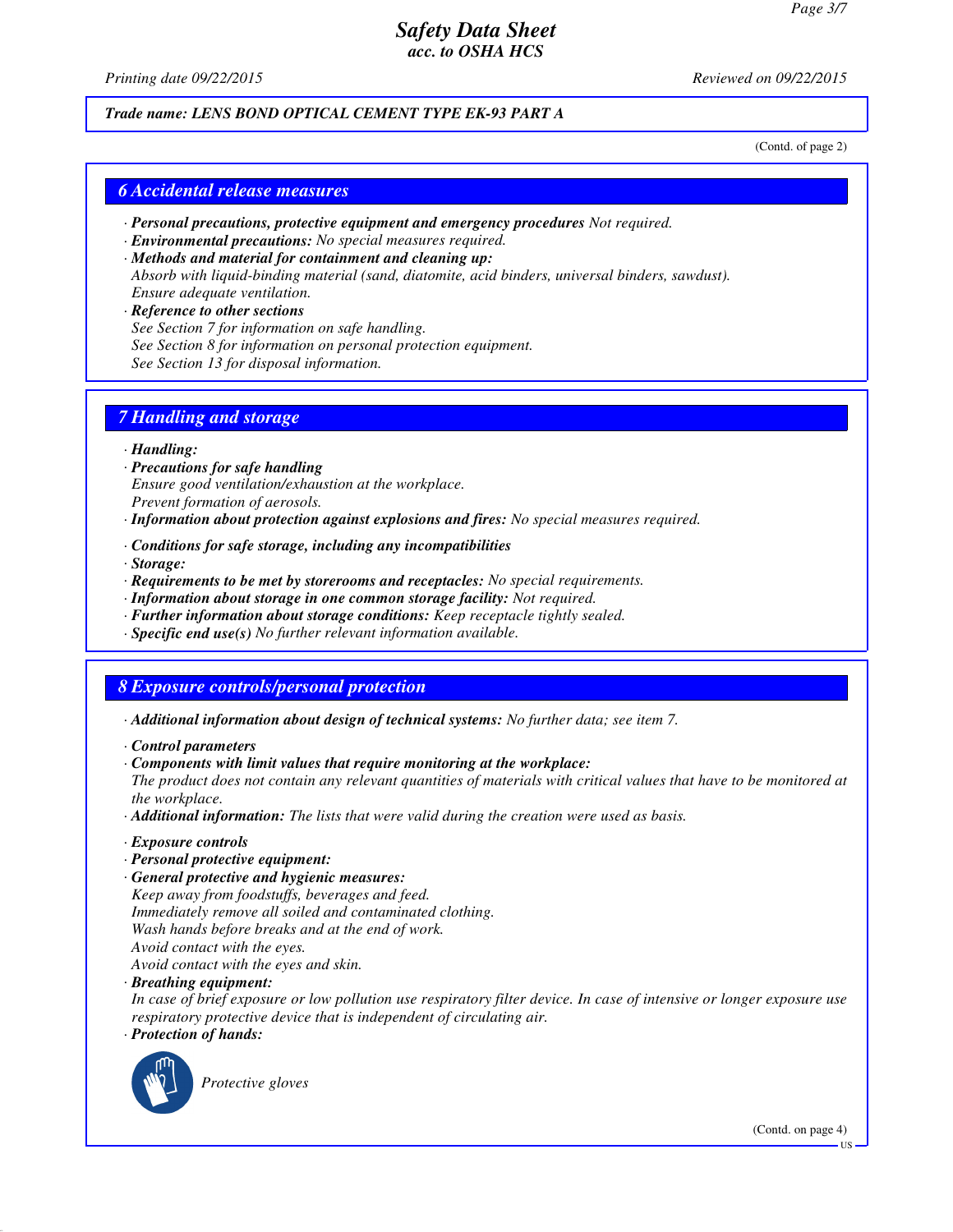*Printing date 09/22/2015 Reviewed on 09/22/2015*

#### *Trade name: LENS BOND OPTICAL CEMENT TYPE EK-93 PART A*

(Contd. of page 3)

*The glove material has to be impermeable and resistant to the product/ the substance/ the preparation. Due to missing tests no recommendation to the glove material can be given for the product/ the preparation/ the chemical mixture.*

*Selection of the glove material on consideration of the penetration times, rates of diffusion and the degradation · Material of gloves*

*The selection of the suitable gloves does not only depend on the material, but also on further marks of quality and varies from manufacturer to manufacturer. As the product is a preparation of several substances, the resistance of the glove material can not be calculated in advance and has therefore to be checked prior to the application.*

- *· Penetration time of glove material*
- *The exact break through time has to be found out by the manufacturer of the protective gloves and has to be observed.*

*· Eye protection:*



*Tightly sealed goggles*

## *9 Physical and chemical properties*

| · Information on basic physical and chemical properties<br><b>General Information</b> |                                               |
|---------------------------------------------------------------------------------------|-----------------------------------------------|
| $\cdot$ Appearance:                                                                   |                                               |
| Form:                                                                                 | Pasty                                         |
| Color:                                                                                | Light grey                                    |
| $\cdot$ Odor:                                                                         | Mild                                          |
| Odour threshold:                                                                      | Not determined.                               |
| $\cdot$ pH-value:                                                                     | Not determined.                               |
| Change in condition                                                                   |                                               |
| <b>Melting point/Melting range:</b>                                                   | Undetermined.                                 |
| <b>Boiling point/Boiling range:</b>                                                   | 200 °C (392 °F)                               |
| · Flash point:                                                                        | 490 °C (914 °F)                               |
| · Flammability (solid, gaseous):                                                      | Not flammable.                                |
| · Ignition temperature:                                                               |                                               |
| Decomposition temperature:                                                            | Not determined.                               |
| · Auto igniting:                                                                      | Product is not selfigniting.                  |
| · Danger of explosion:                                                                | Product does not present an explosion hazard. |
| · Explosion limits:                                                                   |                                               |
| Lower:                                                                                | Not determined.                               |
| <b>Upper:</b>                                                                         | Not determined.                               |
| $\cdot$ Vapor pressure:                                                               | Not determined.                               |
| $\cdot$ Density:                                                                      | Not determined.                               |
| $\cdot$ Relative density                                                              | Not determined.                               |
| · Vapour density                                                                      | Not determined.                               |
| $\cdot$ Evaporation rate                                                              | Not determined.                               |
|                                                                                       | (Contd. on page 5)                            |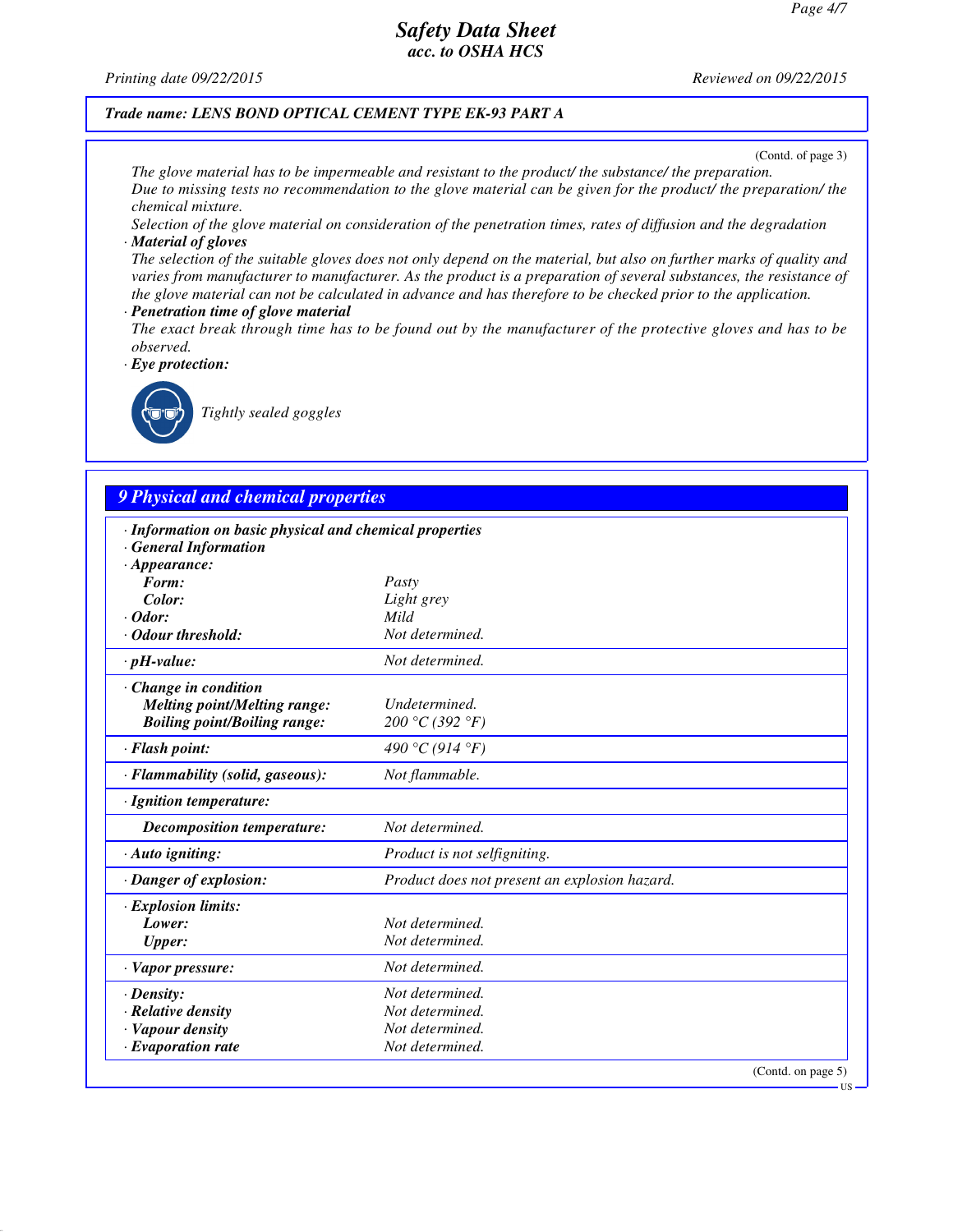*Printing date 09/22/2015 Reviewed on 09/22/2015*

### *Trade name: LENS BOND OPTICAL CEMENT TYPE EK-93 PART A*

|                                                            |                                            | (Contd. of page 4) |
|------------------------------------------------------------|--------------------------------------------|--------------------|
| · Solubility in / Miscibility with                         |                                            |                    |
| Water:                                                     | Not miscible or difficult to mix.          |                    |
| · Partition coefficient (n-octanol/water): Not determined. |                                            |                    |
| $\cdot$ Viscosity:                                         |                                            |                    |
| Dynamic:                                                   | Not determined.                            |                    |
| Kinematic:                                                 | Not determined.                            |                    |
| · Solvent content:                                         |                                            |                    |
| Organic solvents:                                          | $0.0\%$                                    |                    |
| $\cdot$ Other information                                  | No further relevant information available. |                    |

#### *10 Stability and reactivity*

- *· Reactivity*
- *· Chemical stability*
- *· Thermal decomposition / conditions to be avoided: No decomposition if used according to specifications.*
- *· Possibility of hazardous reactions No dangerous reactions known.*
- *· Conditions to avoid No further relevant information available.*
- *· Incompatible materials: No further relevant information available.*
- *· Hazardous decomposition products: No dangerous decomposition products known.*

### *11 Toxicological information*

- *· Information on toxicological effects*
- *· Acute toxicity:*
- *· Primary irritant effect:*
- *· on the skin: No irritant effect.*
- *· on the eye: Irritating effect.*
- *· Sensitization: Sensitization possible through skin contact.*
- *· Additional toxicological information:*

*The product shows the following dangers according to internally approved calculation methods for preparations: Irritant*

#### *· Carcinogenic categories*

*· IARC (International Agency for Research on Cancer)*

*None of the ingredients is listed.*

*· NTP (National Toxicology Program)*

*None of the ingredients is listed.*

*· OSHA-Ca (Occupational Safety Health Administration)*

*None of the ingredients is listed.*

# *12 Ecological information*

*· Toxicity*

- *· Persistence and degradability No further relevant information available.*
- *· Behavior in environmental systems:*
- *· Bioaccumulative potential No further relevant information available.*

(Contd. on page 6)

*<sup>·</sup> Aquatic toxicity: No further relevant information available.*

**TIS**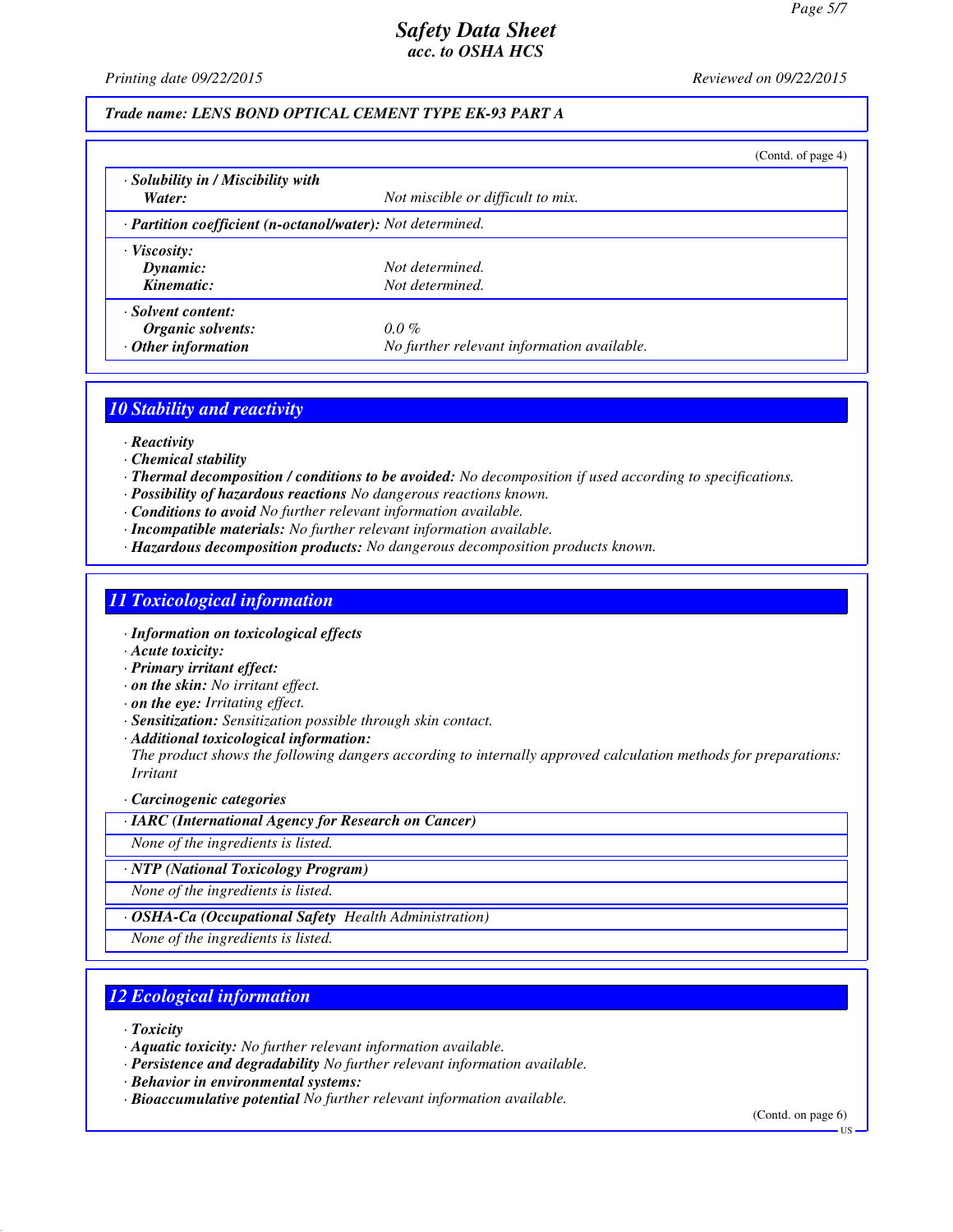*Printing date 09/22/2015 Reviewed on 09/22/2015*

#### *Trade name: LENS BOND OPTICAL CEMENT TYPE EK-93 PART A*

(Contd. of page 5)

- *· Mobility in soil No further relevant information available.*
- *· Additional ecological information:*
- *· General notes: Not known to be hazardous to water.*
- *· Results of PBT and vPvB assessment*
- *· PBT: Not applicable.*
- *· vPvB: Not applicable.*

*· Other adverse effects No further relevant information available.*

#### *13 Disposal considerations*

*· Waste treatment methods*

*· Recommendation:*

*Must not be disposed of together with household garbage. Do not allow product to reach sewage system.*

*· Uncleaned packagings:*

*· Recommendation: Disposal must be made according to official regulations.*

#### *14 Transport information*

- *· Environmental hazards:*
- *· Marine pollutant: No*
- *· Special precautions for user Not applicable.*

*· Transport in bulk according to Annex II of*

*MARPOL73/78 and the IBC Code Not applicable.*

### *15 Regulatory information*

- *· Safety, health and environmental regulations/legislation specific for the substance or mixture · Sara*
- *· Section 355 (extremely hazardous substances):*

*None of the ingredients is listed.*

*· Section 313 (Specific toxic chemical listings):*

*None of the ingredients is listed.*

*· TSCA (Toxic Substances Control Act):*

*None of the ingredients is listed.*

*· Proposition 65*

*· Chemicals known to cause cancer:*

*None of the ingredients is listed.*

*· Chemicals known to cause reproductive toxicity for females:*

*None of the ingredients is listed.*

*· Chemicals known to cause reproductive toxicity for males:*

*None of the ingredients is listed.*

*· Chemicals known to cause developmental toxicity:*

*None of the ingredients is listed.*

(Contd. on page 7)

US